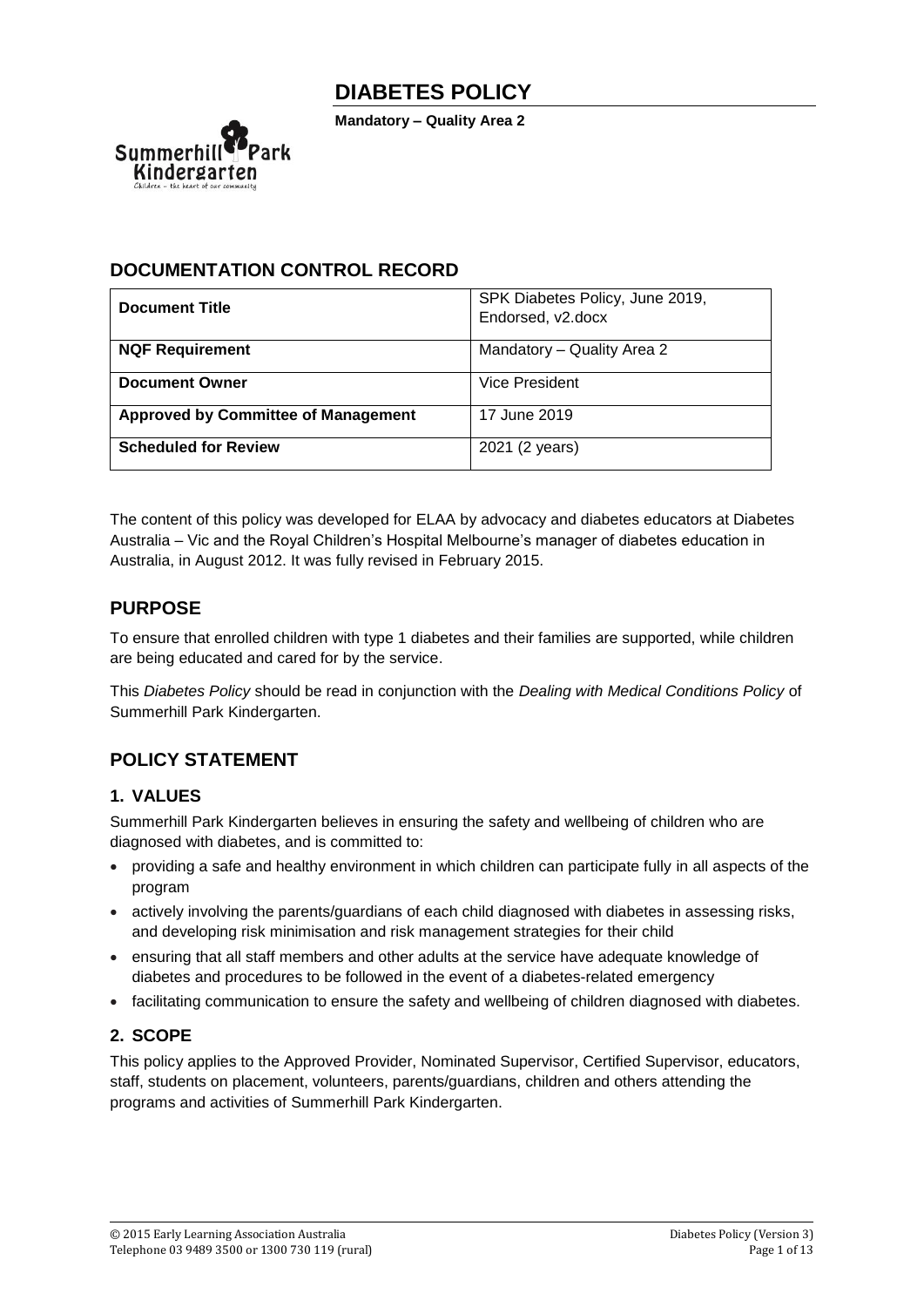### **3. BACKGROUND AND LEGISLATION**

### **Background**

Services that are subject to the National Quality Framework must have a policy for managing medical conditions in accordance with the *Education and Care Services National Law Act 2010* and the *Education and Care Services National Regulations 2011*. This policy must define practices in relation to:

- the management of medical conditions
- procedures requiring parents/guardians to provide a medical management plan if an enrolled child has a relevant medical condition (including diabetes)
- development of a risk minimisation plan in consultation with a child's parents/guardians
- development of a communication plan for staff members and parents/guardians.

Staff members and volunteers must be informed about the practices to be followed in the management of specific medical conditions at the service. Parents/guardians of an enrolled child with a specific health care need, allergy or other relevant medical condition must be provided with a copy of the *Dealing with Medical Conditions Policy* (in addition to any other relevant service policies).

Services must ensure that each child with diabetes has a current diabetes action and management plan prepared specifically for that child by their diabetes medical specialist team, at or prior to enrolment, and must implement strategies to assist children with type 1 diabetes. A child's diabetes action and management plan provides staff members with all required information about that child's diabetes care needs while attending the service.

The following lists key points to assist service staff to support children with type 1 diabetes:

- Follow the service's *Dealing with Medical Conditions Policy* (and this *Diabetes Policy*) and procedures for medical emergencies involving children with type 1 diabetes.
- Parents/guardians should notify the service immediately about any changes to the child's individual diabetes action and management plan.
- The child's diabetes medical specialist team may include an endocrinologist, diabetes nurse educator and other allied health professionals. This team will provide parents/guardians with a diabetes action and management plan to supply to the service. Examples can be found here: <http://www.diabetesvic.org.au/type-1-diabetes/children-a-adolescents/diabetes-and-school>
- Contact Diabetes Australia Vic for further support, information and professional development sessions.

Most children with type 1 diabetes can enjoy and participate in service programs and activities to their full potential, but are likely to require additional support from service staff to manage their diabetes. While attendance at the service should not be an issue for children with type 1 diabetes, they may require time away to attend medical appointments.

### **Legislation and standards**

Relevant legislation and standards include but are not limited to:

- *Education and Care Services National Law Act 2010*: Sections 167, 169
- *Education and Care Services National Regulations 2011*: Regulations 90–96, 102, 136, 137, 146, 147, 160–162, 168(2)(d), 173, 177, 181, 183, 184, 246
- *Health Records Act 2001* (Vic)
- *National Quality Standard*, Quality Area 2: Children's Health and Safety
- *Occupational Health and Safety Act 2004* (Vic)
- *Privacy and Data Protection Act 2014* (Vic)
- *Privacy Act 1988* (Cth)
- *Public Health and Wellbeing Act 2008*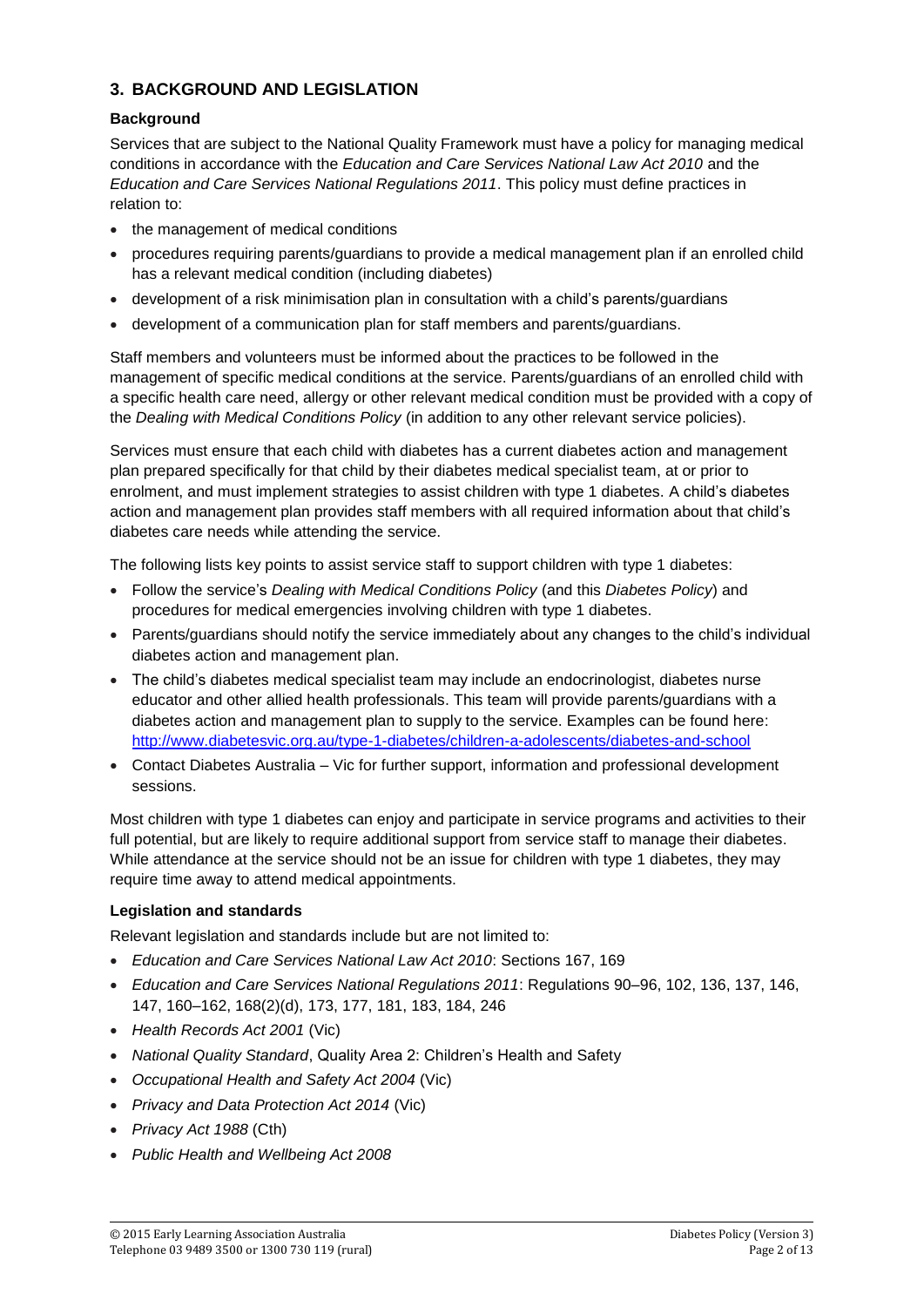• *Public Health and Wellbeing Regulations 2009* (Vic)

The most current amendments to listed legislation can be found at:

- Victorian Legislation Victorian Law Today:<http://www.legislation.vic.gov.au/>
- Commonwealth Legislation ComLaw:<http://www.comlaw.gov.au/>

### **4. DEFINITIONS**

The terms defined in this section relate specifically to this policy. For commonly used terms e.g. Approved Provider, Nominated Supervisor, Regulatory Authority etc. refer to the *General Definitions* section of this manual.

**Type 1 diabetes:** An autoimmune condition that occurs when the immune system damages the insulin producing cells in the pancreas. Type 1 diabetes is treated with insulin replacement via injections or a continuous infusion of insulin via a pump. Without insulin treatment, type 1 diabetes is life threatening.

**Type 2 diabetes:** Occurs when either insulin is not working effectively (insulin resistance) or the pancreas does not produce sufficient insulin (or a combination of both). Type 2 diabetes accounts for 85 to 90 per cent of all cases of diabetes and usually develops in adults over the age of 45 years, but is increasingly occurring in individuals at a younger age. Type 2 diabetes is unlikely to be seen in children under the age of 4 years.

**Hypoglycaemia** *or* **hypo (low blood glucose):** Hypoglycaemia refers to having a blood glucose level that is lower than normal i.e. below 4 mmol/L, even if there are no symptoms. Neurological symptoms can occur at blood glucose levels below 4 mmol/L and can include sweating, tremors, headache, pallor, poor co-ordination and mood changes. Hypoglycaemia can also impair concentration, behaviour and attention, and symptoms can include a vague manner and slurred speech.

Hypoglycaemia is often referred to as a 'hypo'. Common causes include but are not limited to:

- taking too much insulin
- delaying a meal
- consuming an insufficient quantity of carbohydrate
- undertaking unplanned or unusual exercise.

It is important to treat hypoglycaemia promptly and appropriately to prevent the blood glucose level from falling even lower, as very low levels can lead to loss of consciousness and possibly convulsions. The child's diabetes action and management plan will provide specific guidance for services in preventing and treating a hypo.

**Hyperglycaemia (high blood glucose):** Hyperglycaemia occurs when the blood glucose level rises above 15 mmol/L. Hyperglycaemia symptoms can include increased thirst, tiredness, irritability and urinating more frequently. High blood glucose levels can also affect thinking, concentration, memory, problem-solving and reasoning. Common causes include but are not limited to:

- taking insufficient insulin
- consuming too much carbohydrate
- common illnesses such as a cold
- stress.

**Insulin:** Medication prescribed and administered by injection or continuously by a pump device to lower the blood glucose level. In the body, insulin allows glucose from food (carbohydrates) to be used as energy, and is essential for life.

**Blood glucose meter:** A compact device used to check a small blood drop sample to determine the blood glucose level.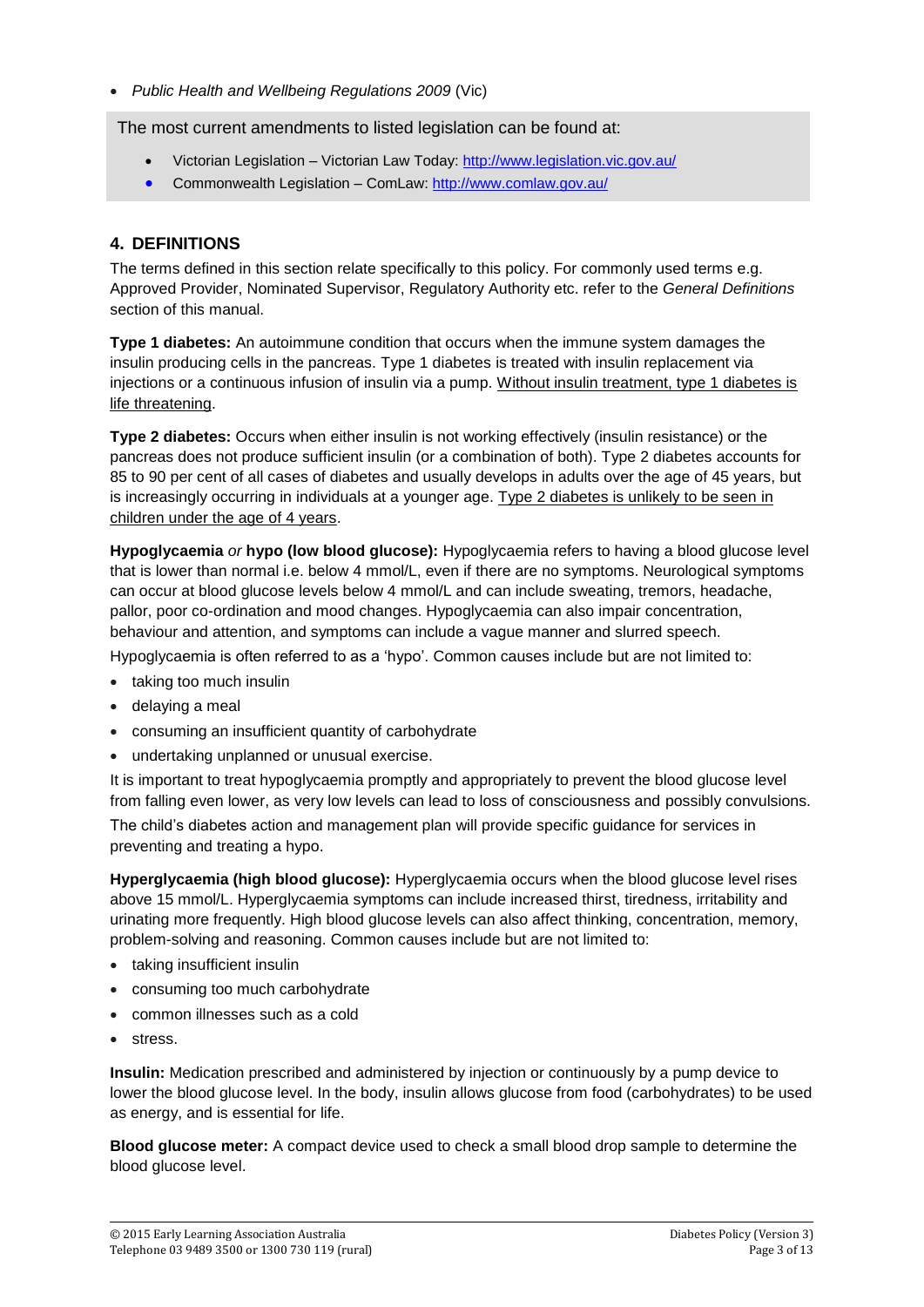**Insulin pump:** A small, computerised device to deliver insulin constantly, connected to an individual via an infusion line inserted under the skin.

**Ketones:** Occur when there is insufficient insulin in the body. High levels of ketones can make children very sick. Extra insulin is required (given to children by parents/guardians) when ketone levels are >0.6 mmol/L if insulin is delivered via a pump, or >1.0 mmol/L if on injected insulin.

**Current diabetes management & action plan**: a new diabetes management & action plan as of a child's starting date at Summerhill Park Kindergarten. This would need to be updated every 12 months as a minimum or if there are any changes to the child's diabetes action &/or management plan.

### **5. SOURCES AND RELATED POLICIES**

#### **Sources**

- Caring for Diabetes in Children and [Adolescents, Royal Children's Hospital](http://www.rch.org.au/diabetesmanual/index.cfm?doc_id=2352) Melbourne: <http://www.rch.org.au/diabetesmanual/>
- Diabetes Australia Vic: [www.diabetesvic.org.au/type-1-diabetes/children-a-adolescents](http://www.diabetesvic.org.au/type-1-diabetes/children-a-adolescents)
	- − Information about professional learning for teachers (i.e. *Diabetes in Schools* one day seminars for teachers and early childhood staff), sample management plans and online resources.

Examples of current action and management plans can be found here: <http://www.diabetesvic.org.au/type-1-diabetes/children-a-adolescents/diabetes-and-school>

#### **Service policies**

- *Administration of First Aid Policy*
- *Administration of Medication Policy*
- *Dealing with Medical Conditions Policy*
- *Enrolment and Orientation Policy*
- *Excursions and Service Events Policy*
- *Food Safety Policy*
- *Hygiene Policy*
- *Incident, Injury, Trauma and Illness Policy*
- *Inclusion and Equity Policy*
- *Nutrition and Active Play Policy*
- *Occupational Health and Safety Policy*
- *Privacy and Confidentiality Policy*
- *Supervision of Children Policy*

## **PROCEDURES**

#### **The Approved Provider is responsible for:**

- ensuring that a diabetes policy is developed and implemented at the service
- ensuring that the Nominated Supervisor, educators, staff, students and volunteers at the service are provided with a copy of the *Diabetes Policy*, including the section on management strategies (refer to Attachment 1 – Strategies for the management of diabetes in children at the service), and the *Dealing with Medical Conditions Policy*
- ensuring that the programs delivered at the service are inclusive of children diagnosed with diabetes (refer to *Inclusion and Equity Policy*), and that children with diabetes can participate in all activities safely and to their full potential
- ensuring that the parents/guardians of an enrolled child who is diagnosed with diabetes are provided with a copy of the *Diabetes Policy* (including procedures) and the *Dealing with Medical Conditions Policy* (Regulation 91)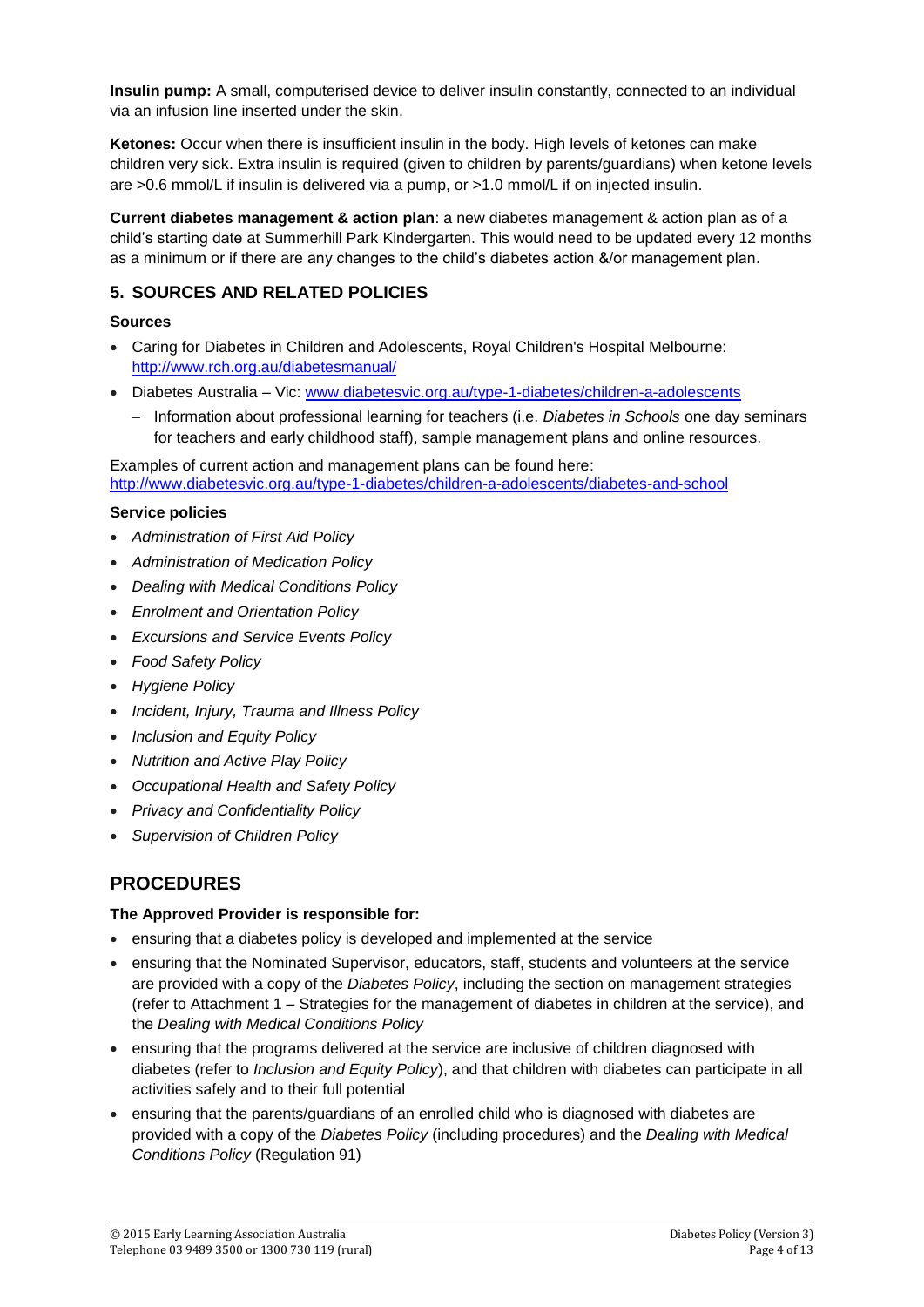- ensuring that the Nominated Supervisor, staff and volunteers at the service are aware of the strategies to be implemented for the management of diabetes at the service (refer to Attachment 1 – Strategies for the management of diabetes in children at the service)
- ensuring that staff have access to appropriate training and professional development opportunities and are adequately resourced to work with children with Type 1 Diabetes and their families
- ensuring that each enrolled child who is diagnosed with diabetes has a current diabetes action and management plan prepared specifically for that child by their diabetes medical specialist team, at or prior to enrolment and signed off by all relevant parties
- ensuring that the Nominated Supervisor, educators, staff, students, volunteers and others at the service follow the child's diabetes action and management plan in the event of an incident at the service relating to their diabetes
- ensuring that a risk minimisation plan is developed for each enrolled child diagnosed with diabetes in consultation with the child's parents/guardians, in accordance with Regulation 90(iii). See attachment 3.
- ensuring that a communication plan is developed for staff and parents/guardians in accordance with Regulation 90(iv), and encouraging ongoing communication between parents/guardians and staff regarding the management of the child's medical condition. See attachment 4.
- ensuring that children diagnosed with diabetes are not discriminated against in any way and are able to participate fully in all programs and activities at the service
- following appropriate reporting procedures set out in the *Incident, Injury, Trauma and Illness Policy* in the event that a child is ill, or is involved in a medical emergency or an incident at the service that results in injury or trauma.
- Ensuring a photo and diabetes action and management plan for each child with diabetes are always available and readily accessible.
- Ensuring that hygiene and infection control policies and procedures are adhered to at all times when managing the child with diabetes

### **The Nominated Supervisor is responsible for:**

- ensuring that the *Diabetes Policy* is implemented at the service
- ensuring that each enrolled child who is diagnosed with diabetes has a current diabetes action and management plan prepared specifically for that child by their diabetes medical specialist team, at or prior to enrolment and signed off by all relevant parties
- compiling a list and photo of each child with diabetes and placing it in a secure but readily accessible location known to all staff. This should include the diabetes action and management plan for each child
- updating the relief/staff handbook and volunteer/student handbook to ensure diabetes management information and information regarding each child with diabetes enrolled at the service is always current
- following the strategies developed for the management of diabetes at the service (refer to Attachment 1 – Strategies for the management of diabetes in children at the service)
- organising appropriate training and professional development for educators and staff to enable them to work effectively with children with Type 1 Diabetes and their families
- ensuring that all staff, including casual and relief staff, are aware of children diagnosed with diabetes, symptoms of low/high blood sugar levels, and the location of medication and diabetes action and management plans
- following the child's diabetes action and management plan in the event of an incident at the service relating to their diabetes
- assisting with the development of a risk minimisation plan for each child diagnosed with diabetes at the service
- following the risk minimisation plan for each enrolled child diagnosed with diabetes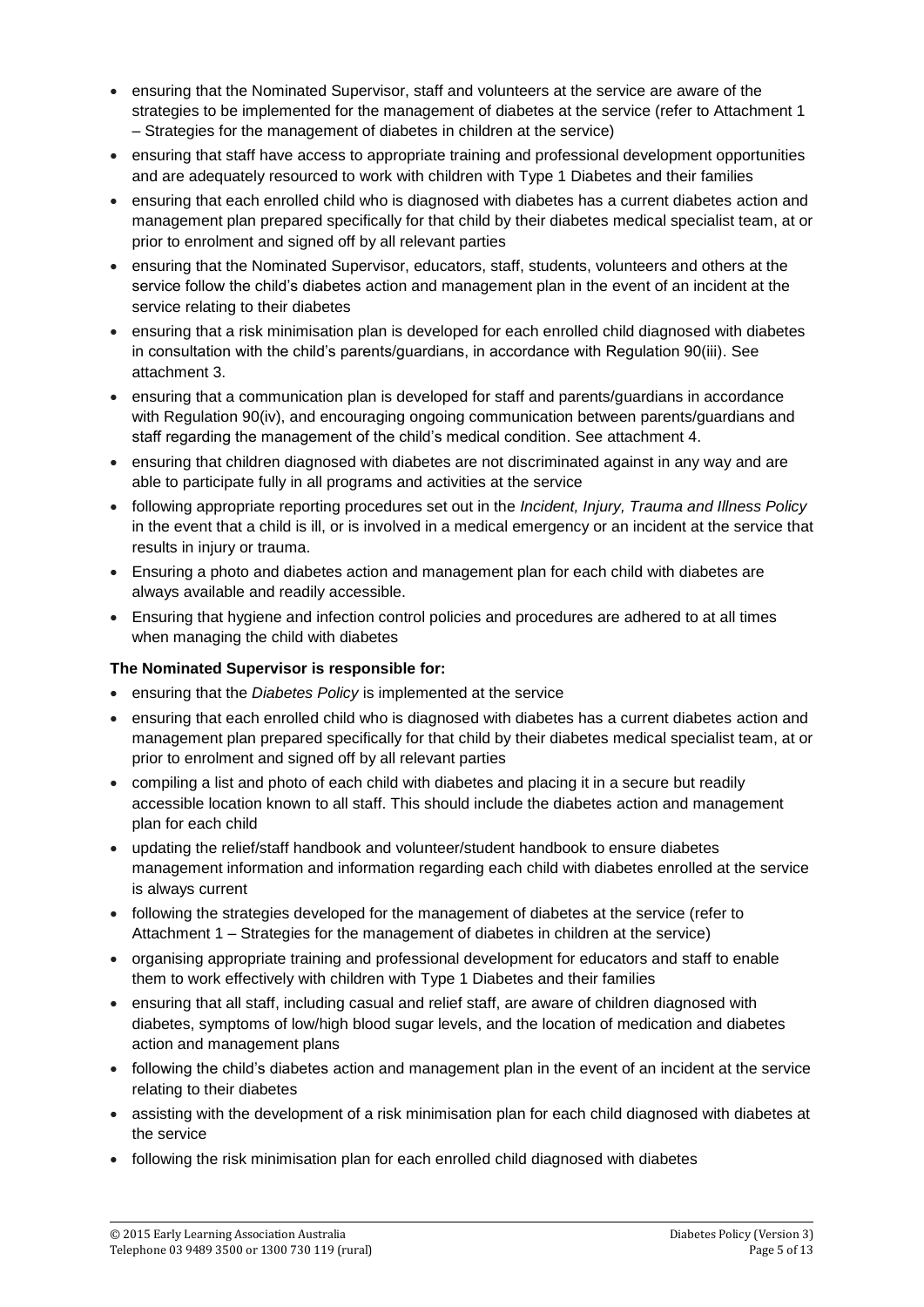- ensuring that programmed activities and experiences take into consideration the individual needs of all children, including children diagnosed with diabetes
- assisting with the development of a communication plan for each child diagnosed with diabetes at the service
- following the communication plan for each enrolled child diagnosed with diabetes
- communicating daily with parents/guardians regarding the management of their child's diabetes
- ensuring that children diagnosed with diabetes are not discriminated against in any way and are able to participate fully in all programs and activities at the service.
- ensuring that all students on placement, volunteers (including parents on duty) or other adults present and assisting with the kindergarten program are aware of children diagnosed with diabetes, symptoms of low/high blood sugar levels and to report any symptoms observed immediately to the Nominated supervisor
- ensuring that all students on placement, volunteers (including parents on duty) or other adults present and assisting with the kindergarten program are aware of their role and procedures to be followed in the event of a diabetes-related emergency
- ensuring that records (or a copy) of medication, management and monitoring are kept at the service (for filing at the appropriate time)

#### **Certified Supervisors and other educators/staff are responsible for:**

- reading and complying with this *Diabetes Policy* and the *Dealing with Medical Conditions Policy*
- following the strategies developed for the management of diabetes at the service (refer to Attachment 1 – Strategies for the management of diabetes in children at the service)
- working with individual parents/guardians to determine the most appropriate support for their child
- assisting with the development of a risk minimisation plan for each child diagnosed with diabetes at the service
- following the risk minimisation plan for each enrolled child diagnosed with diabetes
- assisting with the development of a communication plan for each child diagnosed with diabetes at the service
- following the communication plan for each enrolled child diagnosed with diabetes
- knowing which children are diagnosed with diabetes, and the location of their medication and diabetes action and management plans
- following the child's diabetes action and management plan in the event of an incident at the service relating to their diabetes
- communicating daily with parents/guardians regarding the management of their child's medical condition
- ensuring that children diagnosed with diabetes are not discriminated against in any way and are able to participate fully in all programs and activities at the service.

#### **All parents/guardians are responsible for:**

• reading and complying with this *Diabetes Policy*, diabetes management strategies (refer to Attachment 1 – Strategies for the management of diabetes in children at the service), and the *Dealing with Medical Conditions Policy.*

#### **Parents/guardians of children diagnosed with type 1 diabetes are responsible for:**

- informing staff, either on enrolment or on initial diagnosis, that their child has diabetes
- completing all details on their child's enrolment form, including medical information and written authorisations for medical treatment, ambulance transportation and excursions outside the service premises
- providing the service with a current diabetes action and management plan prepared specifically for their child by their diabetes medical specialist team and signed off by all relevant parties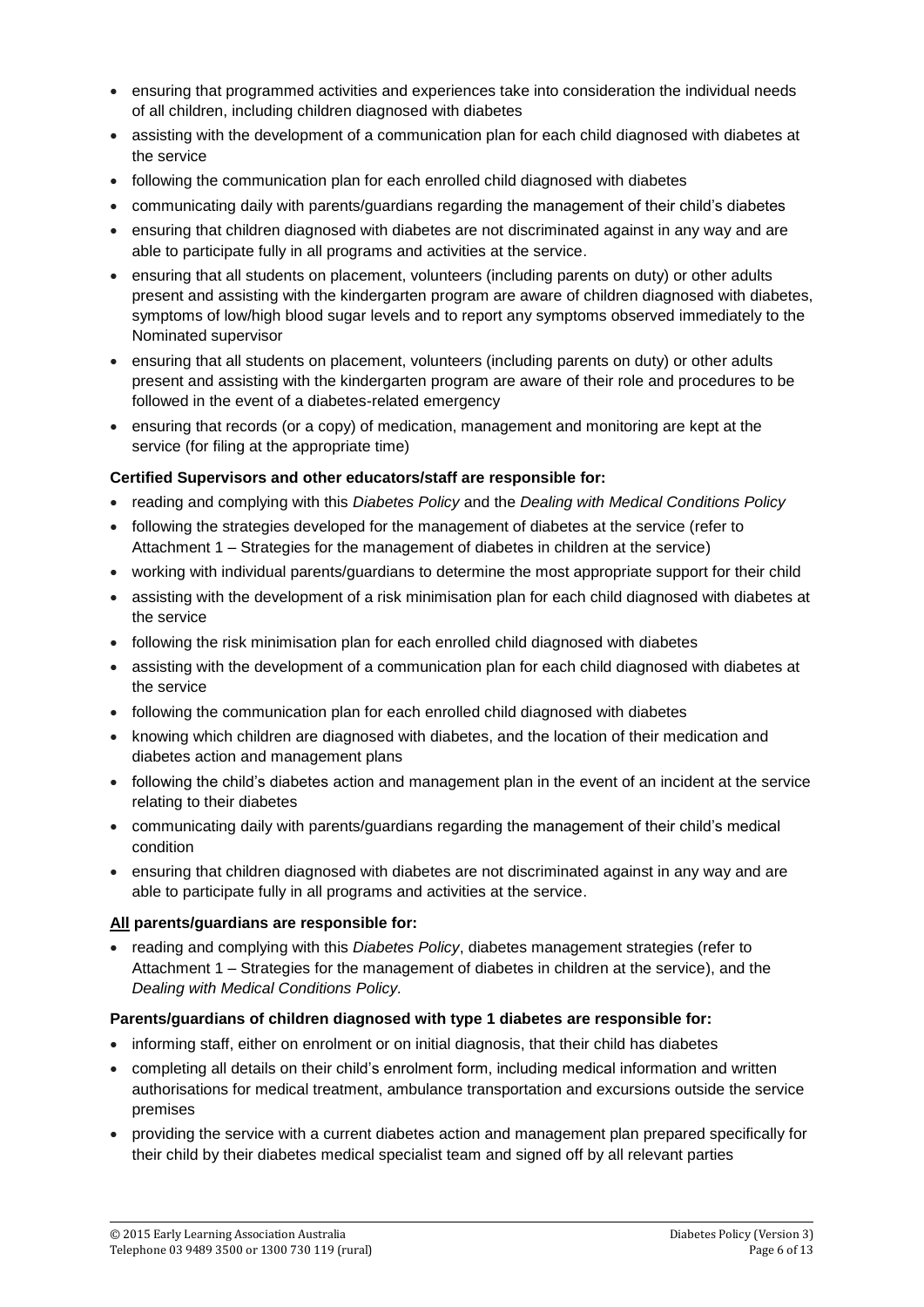- working with the Approved Provider/service to develop a risk minimisation plan for their child
- working with the Approved Provider/service to develop a communication plan
- working with educators and staff to assist them to provide the most appropriate support for their child
- ensuring that they provide the service with any equipment, medication or treatment, as specified in the child's individual diabetes action and management plan, and ensuring it is appropriately labelled with the child's name
- communicating all relevant information and concerns to staff, particularly in relation to the health of their child, using an agreed communications plan or method as determined with staff (refer Attachment 4)
- notifying staff, in writing, of any changes to the information on their child's diabetes action and management plan, enrolment form or medication record
- encouraging their child to learn about their diabetes, and to communicate with service staff if they are unwell or experiencing diabetes related symptoms

#### **Volunteers and students, while at the service, are responsible for following this policy and its procedures.**

# **EVALUATION**

In order to assess whether the values and purposes of the policy have been achieved, the Approved Provider will:

- selectively audit enrolment checklists (for example, annually) to ensure that documentation is current and complete
- regularly seek feedback from everyone affected by the policy regarding its effectiveness
- monitor the implementation, compliance, complaints and incidents in relation to this policy
- keep the policy up to date with current legislation, research, policy and best practice
- revise the policy and procedures as part of the service's policy review cycle, or following a hypo emergency at the service, to identify any changes required
- notify parents/guardians at least 14 days before making any changes to this policy or its procedures.

# **ATTACHMENTS**

- Attachment 1: Strategies for the management of diabetes in children at the service
- Attachment 2: Examples of Diabetes Action & Management Plans
- Attachment 3: Risk minimisation plan template
- Attachment 4: Communication plan template

## **AUTHORISATION**

This policy was adopted by the Approved Provider of Summerhill Park Kindergarten on 17th June 2019.

### **REVIEW DATE:** APRIL 2021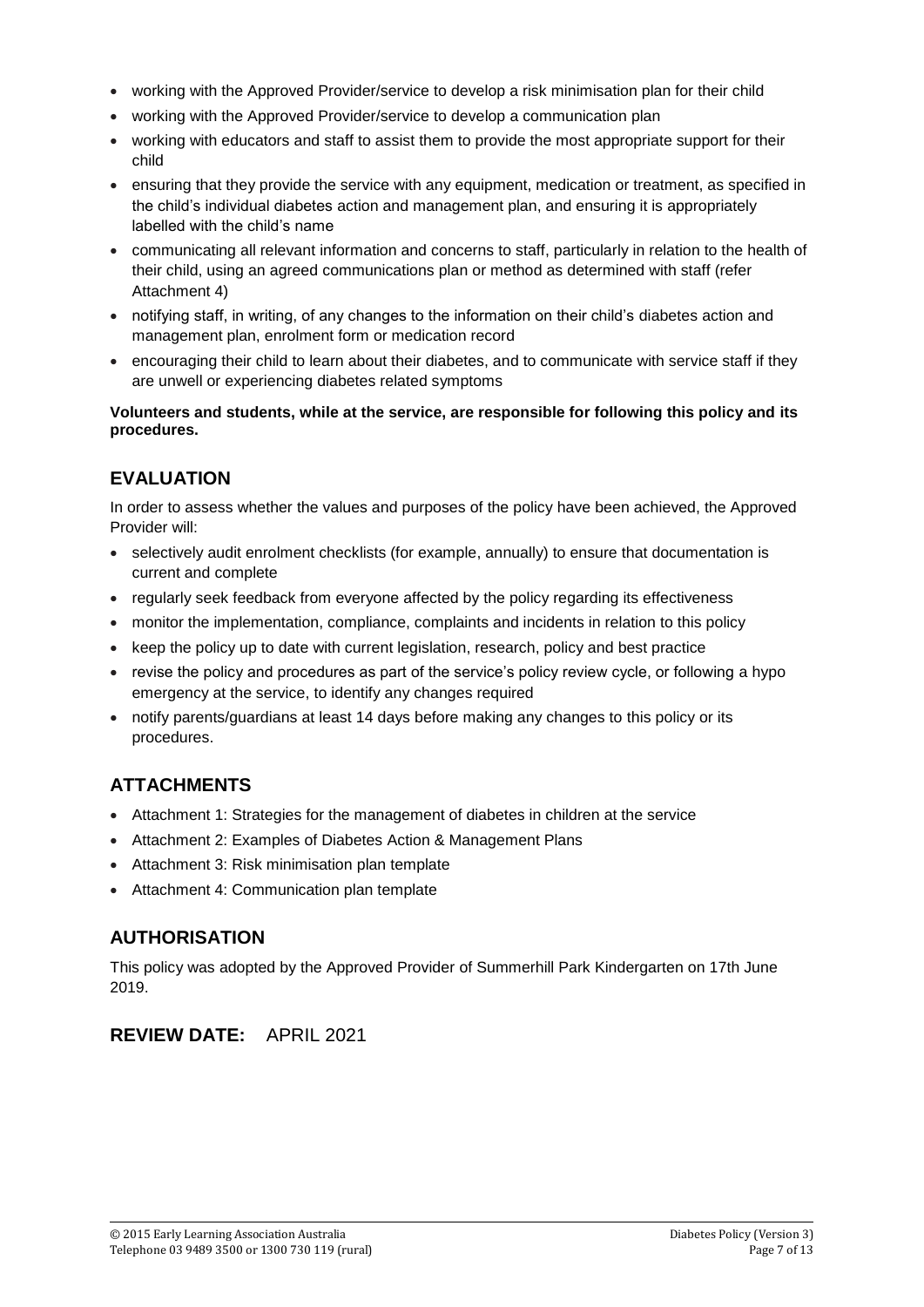# **DOCUMENT HISTORY**

| <b>Version</b> | <b>Date</b>     | <b>By</b>                              | <b>Reason for change</b>                                                                                                                                                                                    |  |  |  |
|----------------|-----------------|----------------------------------------|-------------------------------------------------------------------------------------------------------------------------------------------------------------------------------------------------------------|--|--|--|
| 0.0            | 2014            | ELAA                                   | Initial Draft - ELAA template 2015                                                                                                                                                                          |  |  |  |
| 0.1            | October<br>2015 | 2015 Grants<br>Officer (S)<br>Hotchin) | Review of policy based on 2014 and 2015<br>versions of ELAA policy. 2015 ELAA template<br>used as base. Anaphylaxis, Asthma & Diabetes<br>policies extensively cross-referenced.<br>Endorsement by 2015 CoM |  |  |  |
| v1.0           | October<br>2015 | 2015 Vice<br>President (H<br>Whittle)  | Review and addition of documentation control<br>and history tables<br><b>First Final Version</b>                                                                                                            |  |  |  |
| V1.1           | April 2019      | Mira Haldun<br>(consultant)            | Fixed font inconsistencies<br>Removed Standard 2.1 and 2.3 and associations<br>elements in line with NQS changes                                                                                            |  |  |  |
| V <sub>2</sub> | 17 June<br>2019 | 2019<br>President<br>$(I.$ Griffith)   | Review and endorsement by CoM                                                                                                                                                                               |  |  |  |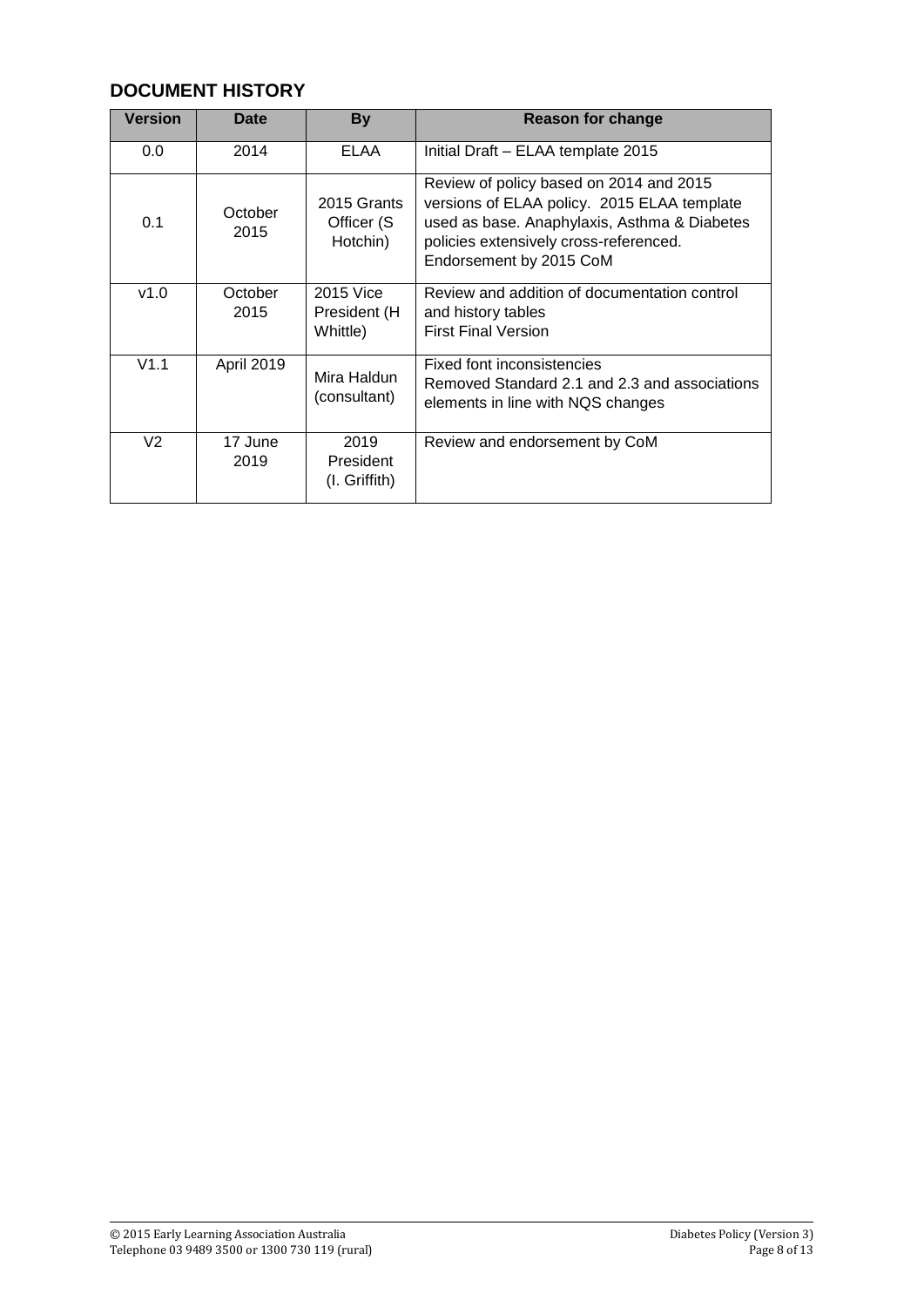# **ATTACHMENT 1 Strategies for the management of diabetes in children at the service**

| <b>Strategy</b>                                   | <b>Action</b>                                                                                                                                                                                                                                                                                                                                                                                                                                                                                                                                                                                                                                                                                                                                                                                                                                                                                                                                                                                                                                                                                                                                                                                                                                                                                                                                                                                                                                                                                                                                                |  |  |
|---------------------------------------------------|--------------------------------------------------------------------------------------------------------------------------------------------------------------------------------------------------------------------------------------------------------------------------------------------------------------------------------------------------------------------------------------------------------------------------------------------------------------------------------------------------------------------------------------------------------------------------------------------------------------------------------------------------------------------------------------------------------------------------------------------------------------------------------------------------------------------------------------------------------------------------------------------------------------------------------------------------------------------------------------------------------------------------------------------------------------------------------------------------------------------------------------------------------------------------------------------------------------------------------------------------------------------------------------------------------------------------------------------------------------------------------------------------------------------------------------------------------------------------------------------------------------------------------------------------------------|--|--|
| <b>Monitoring of blood</b><br>glucose (BG) levels | Checking of blood glucose (BG) levels is performed using a blood glucose<br>$\bullet$<br>meter (refer to Definitions) and a finger pricking device. The child's<br>diabetes action and management plan should state the times that BG levels<br>should be checked, the method of relaying information to<br>parents/guardians about BG levels and any intervention required if the BG<br>level is found to be below or above certain thresholds. A communication<br>book can be used to provide information about the child's BG levels<br>between parents/guardians and the service at the end of each session.<br>• Records (or a copy) of medication, management and monitoring are to be<br>kept at the service<br>• Checking of BG occurs at least four times every day to evaluate the insulin<br>dose. Some of these checks may need to be done while a child is at the<br>service - at least once, but often twice. Routine times for checking include<br>before meals, before bed and regularly overnight.<br>Additional checking times will be specified in the child's diabetes action<br>and management plan. These could include such times as when a 'hypo' is<br>suspected.<br>Children are likely to need assistance with performing BG checks.<br>$\bullet$<br>• Parents/guardians should be asked to teach service staff about BG<br>checking procedures.<br>• Parents/guardians are responsible for supplying a blood glucose meter, in-<br>date test strips and a finger pricking device for use by their child while at<br>the service. |  |  |
| <b>Managing</b><br>hypoglycaemia<br>(hypos)       | Hypos or suspected hypos should be recognised and treated promptly,<br>$\bullet$<br>according to the instructions provided in the child's diabetes action and<br>management plan.<br>• Parents/guardians are responsible for providing the service with oral<br>hypoglycaemia treatment (hypo food) for their child in an appropriately<br>labelled container.<br>This hypo container must be securely stored and readily accessible to all<br>staff. The location should be documented in the child's diabetes action and<br>management plan.                                                                                                                                                                                                                                                                                                                                                                                                                                                                                                                                                                                                                                                                                                                                                                                                                                                                                                                                                                                                               |  |  |
| Administering<br>insulin                          | Administration of insulin during service hours may be required; this will<br>be specified in the child's diabetes action and management plan.<br>As a guide, insulin for service-aged children is commonly administered:<br>- twice a day: before breakfast and dinner at home<br>- by a small insulin pump worn by the child<br>- If insulin is required please seek specific advice from the child's<br>diabetes treatment team.                                                                                                                                                                                                                                                                                                                                                                                                                                                                                                                                                                                                                                                                                                                                                                                                                                                                                                                                                                                                                                                                                                                           |  |  |
| <b>Managing ketones</b>                           | Ketone checking may be required when their blood glucose level is >15.0<br>$\bullet$<br>mmol/L.<br>Refer to the child's diabetes action and management plan.<br>٠                                                                                                                                                                                                                                                                                                                                                                                                                                                                                                                                                                                                                                                                                                                                                                                                                                                                                                                                                                                                                                                                                                                                                                                                                                                                                                                                                                                            |  |  |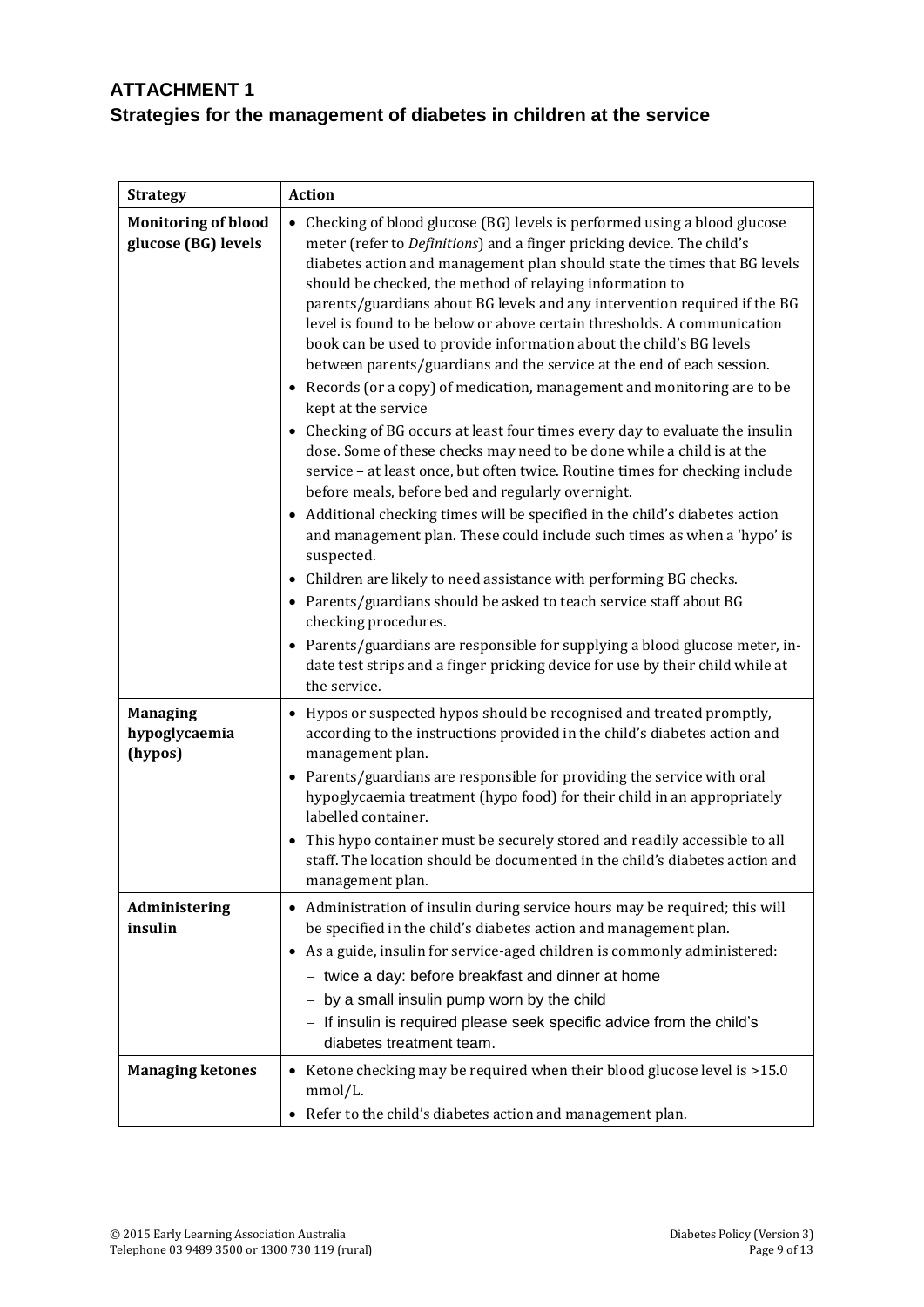| <b>Off-site excursions</b><br>and activities | • With good planning, children should be able to participate fully in all<br>service activities, including attending excursions.<br>The child's diabetes action and management plan should be reviewed prior<br>to an excursion, with additional advice provided by the child's diabetes<br>medical specialist team and/or parents/guardians, as required.                                                                                                      |
|----------------------------------------------|-----------------------------------------------------------------------------------------------------------------------------------------------------------------------------------------------------------------------------------------------------------------------------------------------------------------------------------------------------------------------------------------------------------------------------------------------------------------|
| <b>Infection control</b>                     | Infection control procedures must be developed and followed. Infection<br>$\bullet$<br>control measures include being informed about ways to prevent infection<br>and cross-infection when checking BG levels, handwashing, having one<br>device per child and not sharing devices between individuals, using<br>disposable lancets and safely disposing of all medical waste.                                                                                  |
| <b>Timing meals</b>                          | Most meal requirements will fit into regular service routines.<br>• Children with diabetes require extra supervision at meal and snack times<br>to ensure that they eat all their carbohydrates. If an activity is running<br>overtime, children with diabetes cannot have delayed meal times. Missed<br>or delayed carbohydrate is likely to induce hypoglycaemia (hypo).<br>Refer to the child's diabetes management plan for specific snack/lunch<br>times.  |
| Physical activity                            | • Exercise in excess of the normal day to day activities of play should be<br>preceded by a serve of carbohydrates.<br>Exercise is not recommended for children whose BG levels are high, as it<br>may cause BG levels to become more elevated.<br>Refer to the child's diabetes action and management plan for specific<br>requirements in relation to physical activity.                                                                                      |
| Participation in<br>special events           | Special events, such as class parties, can include children with type 1<br>$\bullet$<br>diabetes in consultation with their parents/guardians.<br>Parents/services should provide food and drink alternatives when catering<br>$\bullet$<br>for special events, such as low sugar or sugar-free drinks and/or sweets.<br>This should be planned in consultation with parents/guardians.                                                                         |
| Communicating<br>with parents                | • Services should communicate directly and regularly with<br>parents/guardians to ensure that their child's individual diabetes action<br>and management plan is current.<br>Services should establish a mutually agreeable home-to-service means of<br>communication to relay health information and any health changes or<br>concerns.<br>Setting up a communication book is recommended and, where appropriate,<br>make use of emails and/or text messaging. |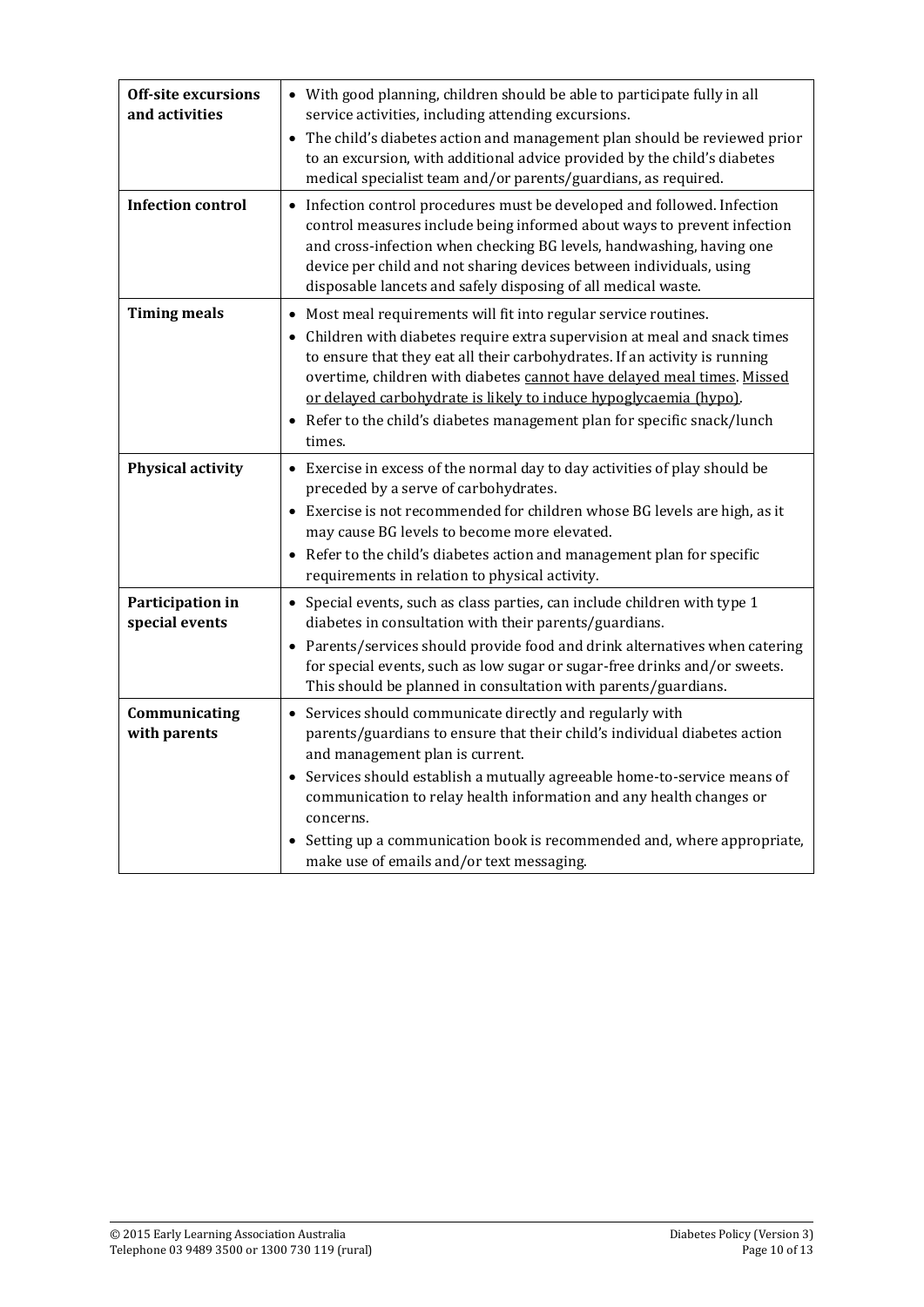## **ATTACHMENT 2**

**Examples of current diabetes action and management plans can be found here:**

**<http://www.diabetesvic.org.au/type-1-diabetes/children-a-adolescents/diabetes-and-school>**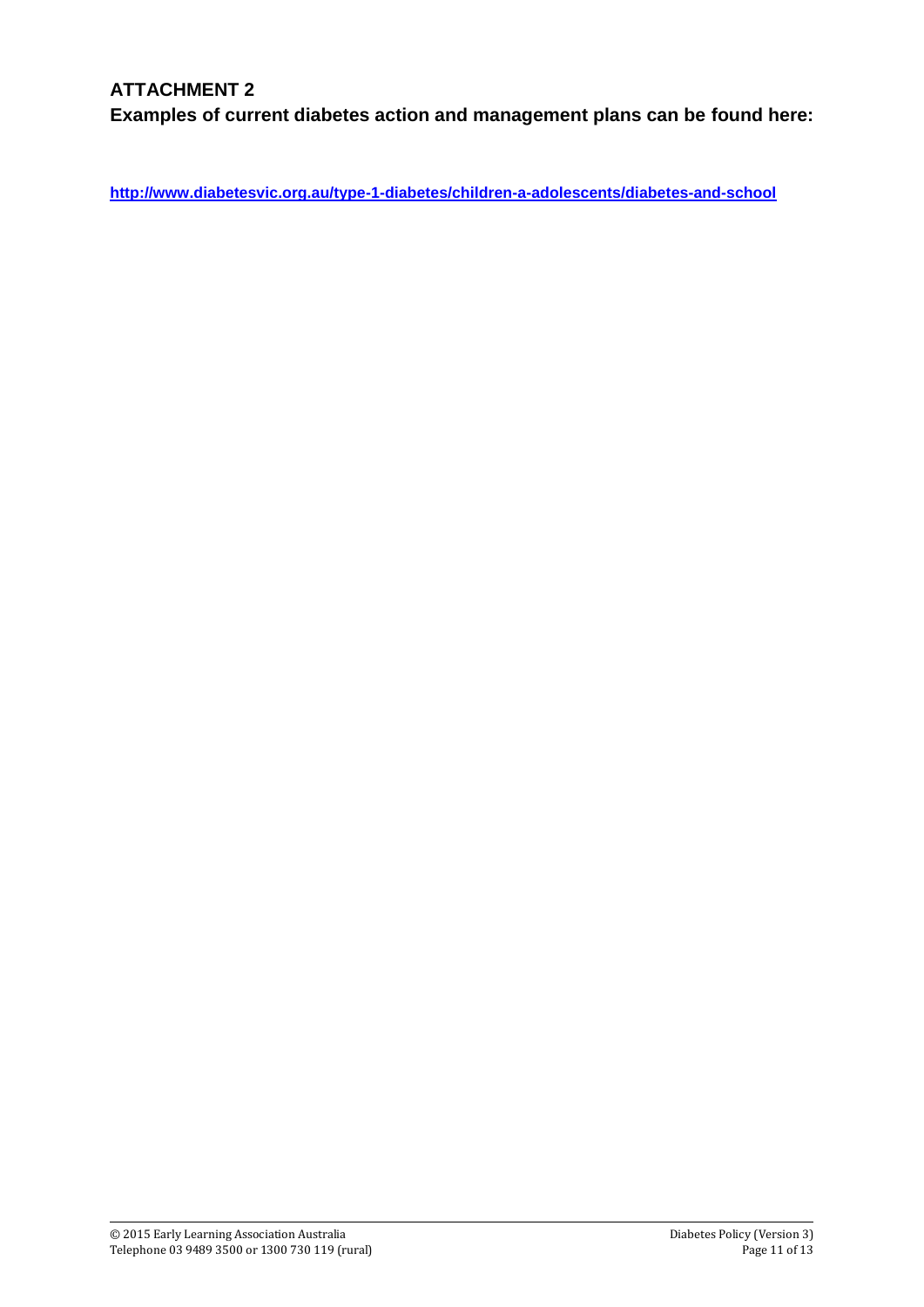# **ATTACHMENT 3 Sample Risk Minimisation Plan**